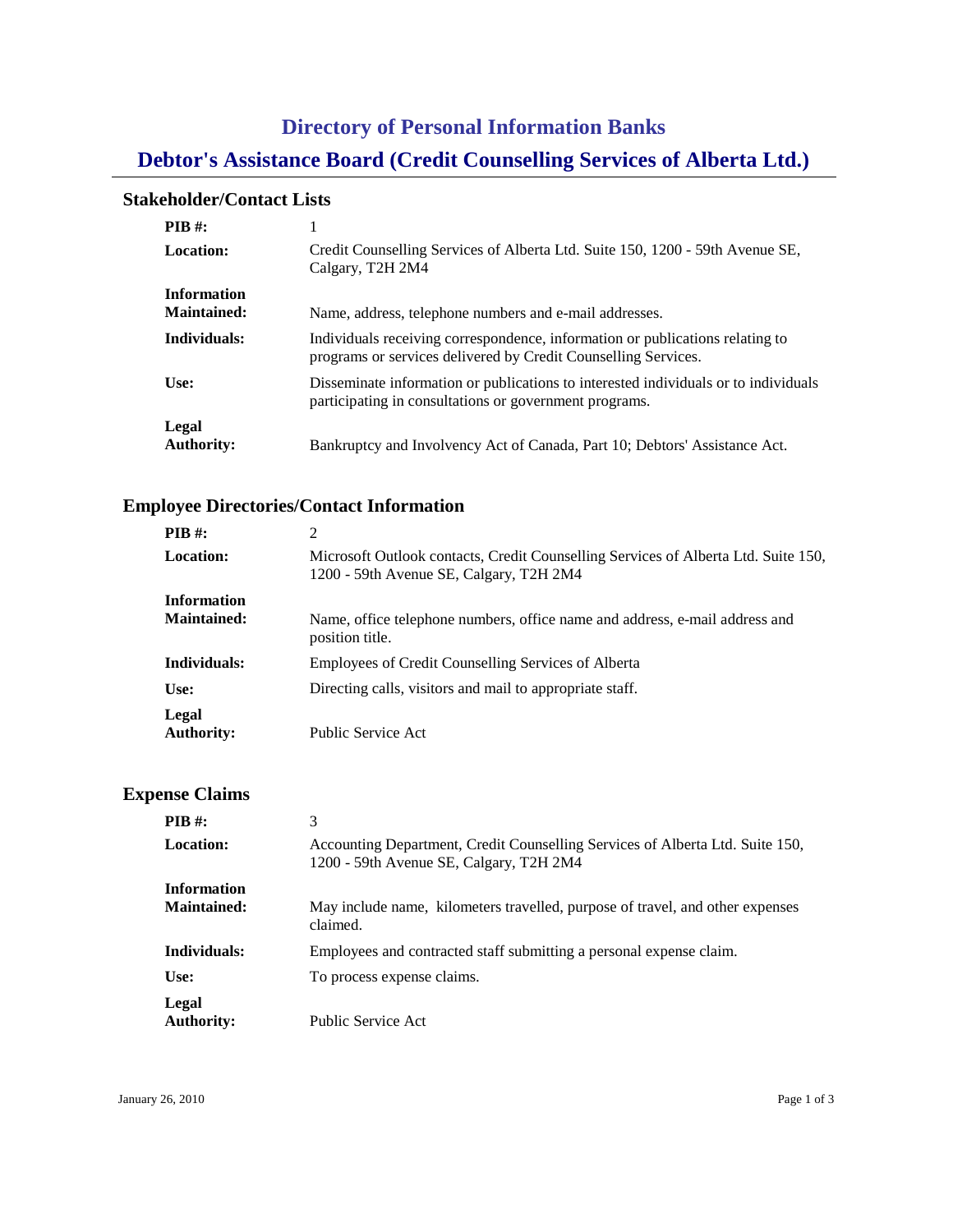# **Directory of Personal Information Banks Debtor's Assistance Board (Credit Counselling Services of Alberta Ltd.)**

### **Employee Files**

| <b>PIB</b> #:<br>Location:               | 4<br>Human Resources, Credit Counselling Services of Alberta Ltd. Suite 150, 1200 -<br>59th Avenue SE, Calgary, T2H 2M4                                                                                                                                                                                                                                                                                                                                                                                                                                                                                                                                                                                                               |
|------------------------------------------|---------------------------------------------------------------------------------------------------------------------------------------------------------------------------------------------------------------------------------------------------------------------------------------------------------------------------------------------------------------------------------------------------------------------------------------------------------------------------------------------------------------------------------------------------------------------------------------------------------------------------------------------------------------------------------------------------------------------------------------|
| <b>Information</b><br><b>Maintained:</b> | May include name, birth date, social insurance number, home and office addresses,<br>telephone and fax numbers, e-mail address, employee identification number,<br>resume/application for employment, official oath, education, employment history,<br>performance appraisals, employee relations, pay and benefits information, staff<br>development and training, employee assistance, health and life insurance records,<br>employee conflict of interest disclosure statements, grievances, recognition awards,<br>job classification, professional association memberships and certifications, security<br>clearance, parking/building passes, employee authentication log-on, and other<br>personal data related to employment. |
| Individuals:                             | Employees.                                                                                                                                                                                                                                                                                                                                                                                                                                                                                                                                                                                                                                                                                                                            |
| Use:                                     | Records the employee's work history and payroll benefit transaction.                                                                                                                                                                                                                                                                                                                                                                                                                                                                                                                                                                                                                                                                  |
| Legal<br><b>Authority:</b>               | Public Service Act.                                                                                                                                                                                                                                                                                                                                                                                                                                                                                                                                                                                                                                                                                                                   |

### **Freedom of Information and Protection of Privacy Act Requests**

| PIB #:                                   | 5                                                                                                                                                                                                                                                                             |
|------------------------------------------|-------------------------------------------------------------------------------------------------------------------------------------------------------------------------------------------------------------------------------------------------------------------------------|
| Location:                                | Freedom of Information and Protection of Privacy Coordinator's office.                                                                                                                                                                                                        |
| <b>Information</b><br><b>Maintained:</b> | Name (including former names of the person making the request), address,<br>telephone numbers, description of information requested and/or reasons and<br>evidence to correct information, fees paid, banking information, correspondence<br>and copies of requested records. |
| Individuals:                             | Individuals submitting requestes under the Act, including individuals acting on<br>behalf of another person (third parties).                                                                                                                                                  |
| Use:                                     | Respond and process requests, compile statistics.                                                                                                                                                                                                                             |
| Legal<br><b>Authority:</b>               | Freedom of Information and Protection of Privacy Act, Section 33(c)                                                                                                                                                                                                           |